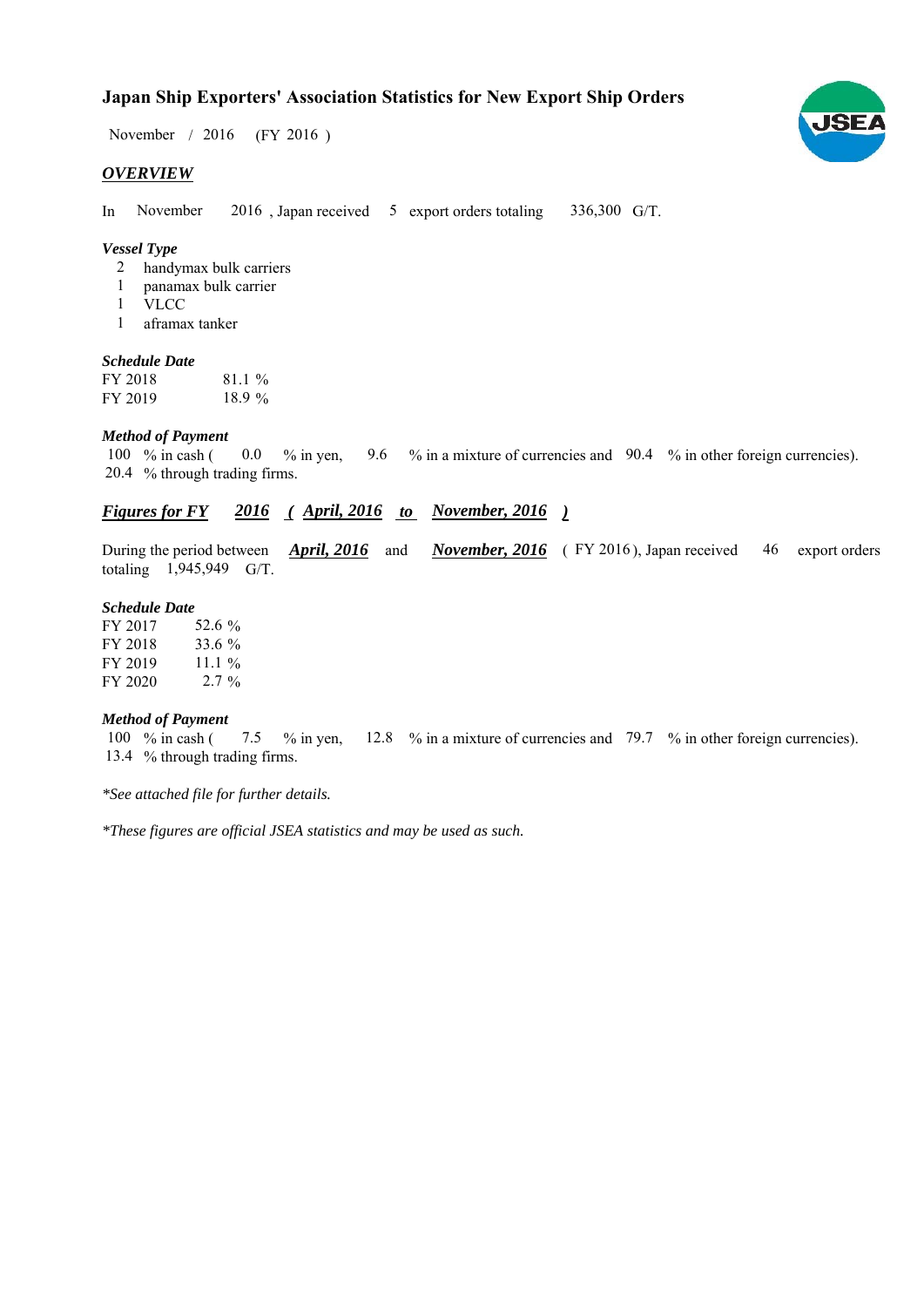### New Export Orders Placed in November 2016 (FY 2016) Based on Fiscal Year

JSEA (December 2016)

| Description              | Apr 15 to Mar $16$ |            | Apr $16$ to July $16$ |           | August 2016 |         | September 2016 |         | October 2016 |         | November 2016  |         | Apr 16 to Nov $16$ |           | Jan 16 to Nov $16$ |           |
|--------------------------|--------------------|------------|-----------------------|-----------|-------------|---------|----------------|---------|--------------|---------|----------------|---------|--------------------|-----------|--------------------|-----------|
|                          | No.                | G/T        | No.                   | G/T       | No.         | G/T     | No.            | G/T     | No.          | G/T     | N <sub>0</sub> | G/T     | No.                | G/T       | No.                | G/T       |
| General Cargos           | 49                 | 4,315,137  |                       |           |             |         |                |         |              |         |                |         |                    |           |                    |           |
| <b>Bulk Carriers</b>     | 232                | 9,138,799  | <b>20</b>             | 823,850   |             | 115,100 |                | 175,500 |              | 80,400  |                | 112,700 | 33                 | 1,307,550 | 46                 | 1,864,650 |
| Tankers                  | 108                | 6,723,599  |                       | 194,899   |             | 162,100 |                | 13,400  |              | 44,400  |                | 223,600 |                    | 638,399   |                    | 1,366,599 |
| <b>Combined Carriers</b> |                    |            |                       |           |             |         |                |         |              |         |                |         |                    |           |                    |           |
| Others                   |                    |            |                       |           |             |         |                |         |              |         |                |         |                    |           |                    |           |
| Total                    | 389                | 20,177,535 | 26 <sup>1</sup>       | 1,018,749 |             | 277,200 |                | 188,900 |              | 124,800 |                | 336,300 | 46                 | .945,949  | 67                 | 3,231,249 |
| FY 2016 / FY 2015 (%)    |                    | $*156.6$   |                       | 11.4      |             |         |                | 12.4    |              | 3.0     |                | 30.7    |                    |           |                    | ** $16.2$ |
| In CGT                   |                    | 9,502,859  |                       | 473,532   |             | 111,197 |                | 95,367  |              | 58,678  |                | 124,285 |                    | 863,059   |                    | 1,390,831 |

*Figures for shipbuilding orders of 500 G/T and over for export as steel vessels placed with JSEA members are covered.*

\*FY 2015/FY2014

\*\*Calendar Year 2016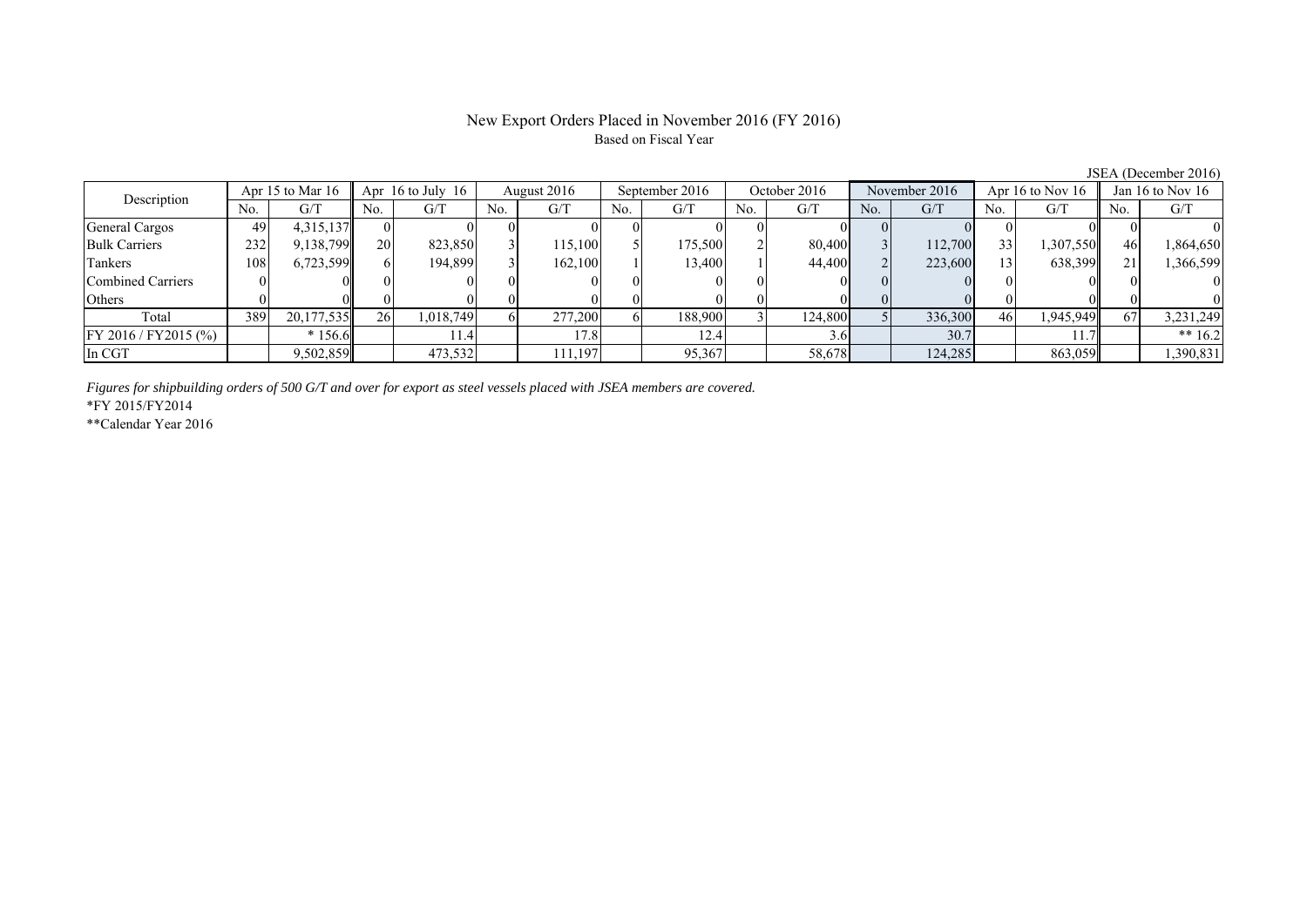#### Export Ships Delivered in November 2016 (FY 2016) Based on Fiscal Year

| Description          | Apr 15 to Mar $16$ |           | Apr $16$ to July $16$ |           | August 2016 |         | September 2016  |          | October 2016 |         | November 2016   |           | Apr 16 to Nov $16$ |           | Jan 16 to Nov $16$ |            |
|----------------------|--------------------|-----------|-----------------------|-----------|-------------|---------|-----------------|----------|--------------|---------|-----------------|-----------|--------------------|-----------|--------------------|------------|
|                      | No.                | G/7       | No.                   | G/T       | No.         | G/T     | No.             | G/T      | No.          | G/T     | No.             | G/T       | No.                | G/T       | No.                | G/T        |
| General Cargos       | 16                 | 1,018,573 |                       | 182,263   |             | 7,341   |                 | 144,285  |              | 75,036  |                 | 144,285   |                    | 553,210   |                    | 944,726    |
| <b>Bulk Carriers</b> | 252                | 9,860,726 | 67                    | 2,659,364 | 18          | 581,107 | 21              | 929,516  | 14           | 509,086 | 13 <sub>1</sub> | 559,193   | 133                | 5,238,266 | 222                | 8,922,155  |
| Tankers              | 22                 | 801,222   | 10                    | 611,307   |             | 19,361  |                 | 47,995   |              |         |                 | 324,302   |                    | 1,002,965 | 30                 | 1,539,730  |
| Combined Carriers    |                    |           |                       |           |             |         |                 |          |              |         |                 |           |                    |           |                    |            |
| Others               |                    | 156.815   |                       |           |             |         |                 |          |              |         |                 |           |                    |           |                    | 147,546    |
| Total                | 294                | 1,837,336 | 82                    | 3,452,934 | 21          | 607,809 | 23 <sub>1</sub> | .121,796 | 15           | 584,122 | 18              | 1,027,780 | 159                | 6,794,441 | 270                | 11,554,157 |
| FY 2016 / FY2015 (%) |                    | $*100.6$  |                       | 90.0      |             | 97.1    |                 | 113.0    |              | 82.4    |                 | 190.3     |                    | 101.3     |                    | ** $108.7$ |
| In CGT               |                    | 5,728,124 |                       | .626.411  |             | 323,703 |                 | 491,029  |              | 283,407 |                 | 433,445   |                    | 3,157,995 |                    | 5,494,020  |

*Deliveries of new shipbuilding orders of 500 G/T and over for export as steel vessels placed with JSEA members are covered.*

\*FY 2015/FY2014

\*\*Calendar Year 2016

JSEA (December 2016)